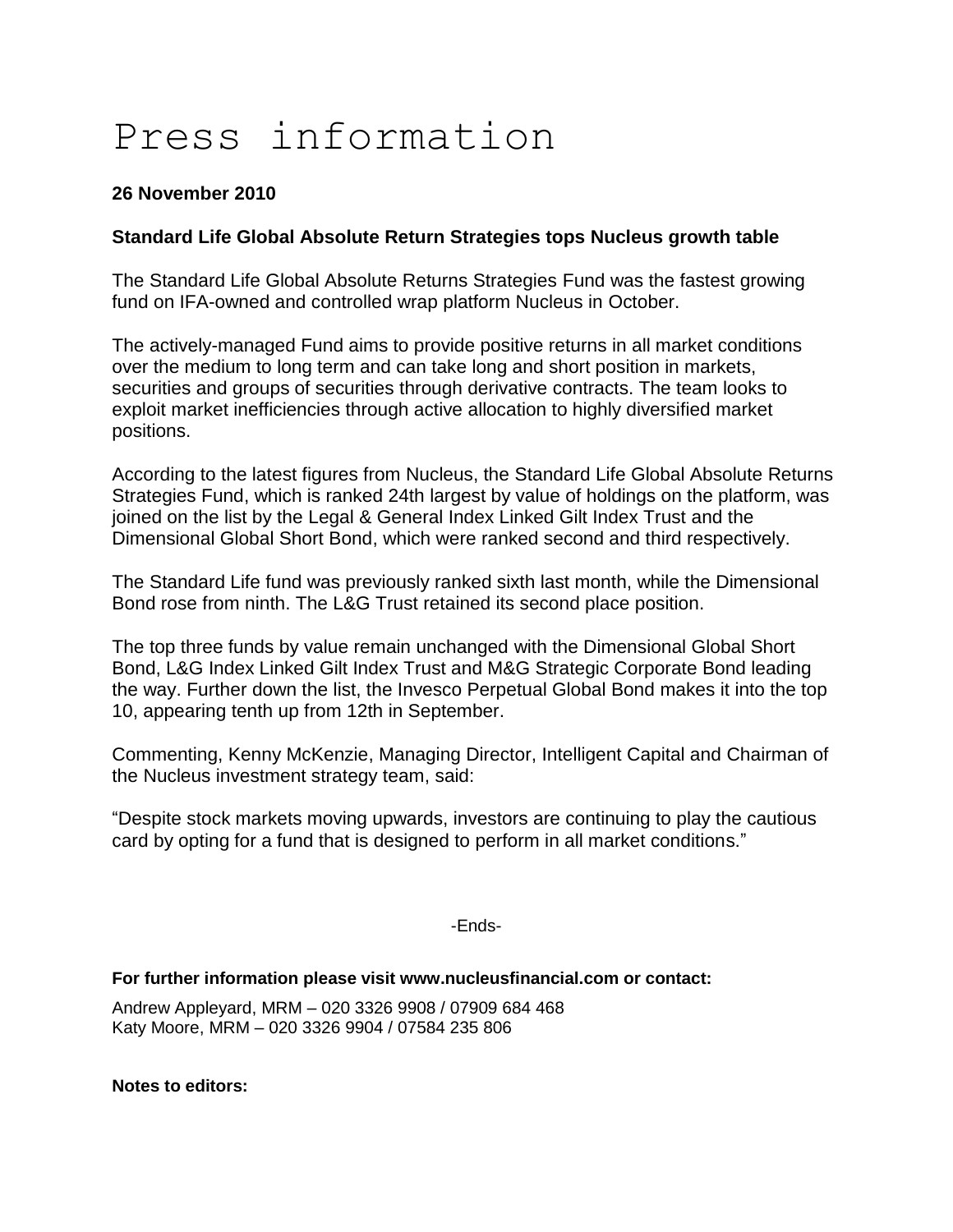| Rank | Fund                                          | Rank @ 01 October | Rank by Value |
|------|-----------------------------------------------|-------------------|---------------|
|      | Standard Life Global Absolute Rtn Strategies  | 6                 | 24            |
|      | Legal & General Index Linked Gilt Index Trust |                   |               |
| 3    | Dimensional Global Short Bond                 | q                 |               |
| 4    | M&G Strategic Corporate Bond                  | 8                 |               |
| 5    | Royal London UK Government Bond               |                   |               |
| 6    | Invesco Perpetual Global Bond                 |                   |               |
|      | Schroders Gilt & Fixed                        | 4                 |               |
| 8    | Newton Income NAV                             | 10                |               |
| 9    | Blackrock UK Dynamic                          | 12                |               |
| 10   | M&G American                                  | 15                |               |

Top 10 fastest growing funds between 01 October 2010 and 01 November 2010

Top 10 funds by value of holdings as at 01 November 2010

| Rank | Fund                                          | Rank @ 01 October |
|------|-----------------------------------------------|-------------------|
|      | Dimensional Global Short Bond                 |                   |
|      | Legal & General Index Linked Gilt Index Trust |                   |
| 3    | M&G Strategic Corporate Bond                  |                   |
| 4    | IFDS Prism Cautious Growth Fund A Acc         |                   |
| 5    | M&G Recovery                                  |                   |
| 6    | Royal London UK Government Bond               | 6                 |
|      | Invesco Perpetual High Income                 |                   |
| 8    | Blackrock UK Dynamic                          |                   |
| 9    | Invesco Perpetual Income                      | 8                 |
| 10   | Invesco Perpetual Global Bond                 |                   |

## **About Nucleus**

Nucleus Financial Group is an online wrap based business platform.

Nucleus was founded in 2006 by a number of high quality IFAs who shared a commitment to create a market where advisors have the infrastructure and desire to place the client centre stage.

Since foundation Nucleus has established itself as a major force for change in the market. It is now a community of IFA businesses who through ownership and control of the business process seek to create a better customer experience.

The management team is led by David Ferguson chief executive, and offers extensive experience across all areas of the UK retail financial services market.

The company was rewarded for its ground-breaking approach at the Scottish Financial Enterprise (SFE) Innovators Awards held in Edinburgh on 29 November 2007.